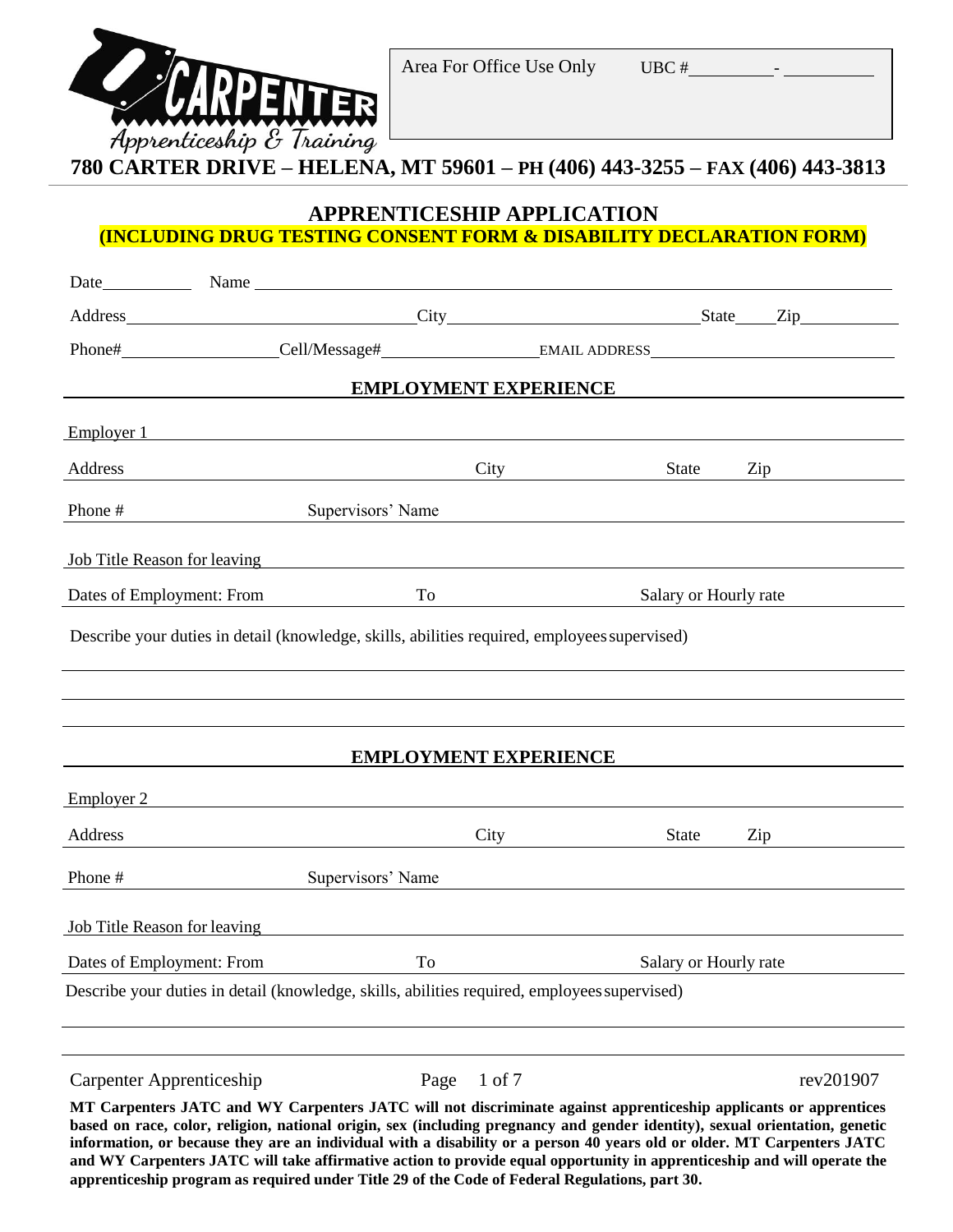#### **EMPLOYMENT EXPERIENCE**

| Employer 3                                                                                   |                   |      |                       |     |
|----------------------------------------------------------------------------------------------|-------------------|------|-----------------------|-----|
|                                                                                              |                   |      |                       |     |
| Address                                                                                      |                   | City | <b>State</b>          | Zip |
| Phone #                                                                                      | Supervisors' Name |      |                       |     |
|                                                                                              |                   |      |                       |     |
| Job Title Reason for leaving                                                                 |                   |      |                       |     |
| Dates of Employment: From                                                                    | To                |      | Salary or Hourly rate |     |
| Describe your duties in detail (knowledge, skills, abilities required, employees supervised) |                   |      |                       |     |

#### **EDUCATION**

| Schools <sup>*</sup> / Colleges Attended:                                                | # Years | Year<br>Grad. | <b>Degree</b> |
|------------------------------------------------------------------------------------------|---------|---------------|---------------|
|                                                                                          |         |               |               |
|                                                                                          |         |               |               |
|                                                                                          |         |               |               |
| * Attach a copy of your High School Graduation, G.E.D.or Hi-Set documentation see page 3 |         |               |               |

| Have you ever worked in any of the Carpentry Trades? | N <sub>0</sub><br>Yes. |
|------------------------------------------------------|------------------------|
|                                                      |                        |

If yes, list previous employer, dates of employment and type of work:

Do you understand that **you will be on probation for the FIRST 2000 HOURS of your Apprenticeship** if you are accepted into the Apprenticeship Program? Yes No

Do you understand that it is compulsory for you to comply with the related training (CLASS ROOM) requirements as established by the Joint Apprenticeship Training Committee and that non-compliance may lead to your dismissal from the Apprenticeship Program? Yes No

Do you understand that an apprenticeship in the carpentry trades requires hard physical labor and will require working in high places and confined areas? \_\_\_Yes \_\_\_\_No

Carpenter Apprenticeship Page 2 of 7 rev201907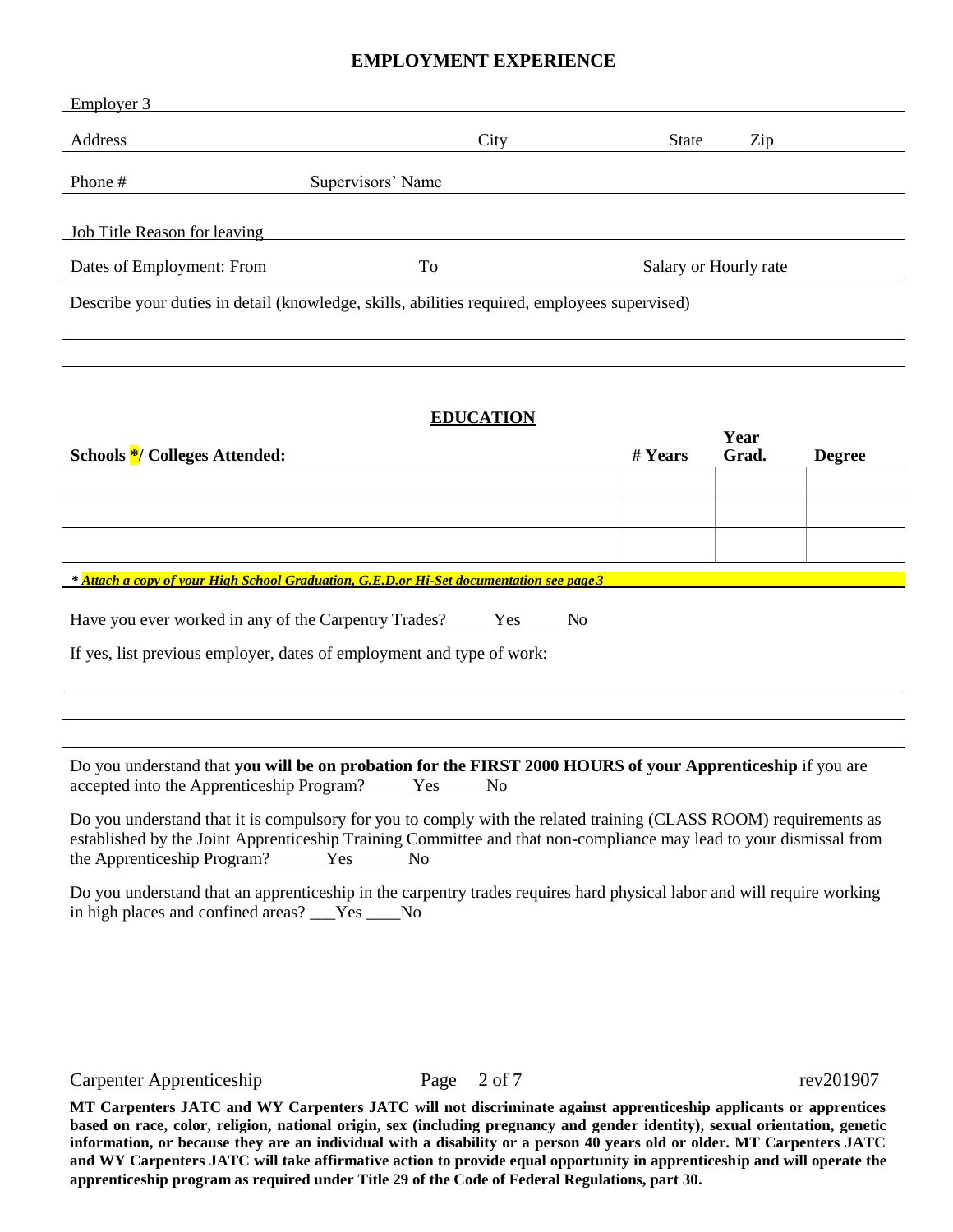*\*Attach a copy of your Drivers License*

I, CERTIFY that answers given herein are true and complete to the best of my knowledge. I understand that this application is not for employment or intended to be a contract of employment or Apprenticeship.

Signature Date

# **QUALIFICATIONS FOR APPRENTICES**

- **Must be at least 18 years of age (Verifiable proof of age documentation required)**
- **High School Diploma, G.E.D. or Hi-Set (from a US Dept of Education or CHEA accredited school)**
- **Must be prepared to furnish your own hand tools**
- **Must possess basic aptitudes necessary to acquire the skills of the trade**
- **Must be in such physical condition that you can safely perform the work of the trade**

# **Pay close attention > You must attach a copy of:**

## **HIGH SCHOOL Grad, G.E.D. or Hi-Set Document**

## **Driver License or State Issued ID card**

*Completed* **Drug Testing Consent Form (see attached)**

*Completed* **Disability Disclosure From (see attached)**

**Legitimacy of these documents will be verified with:**

- **United States Department of Education**
- **Council for Higher Education**
- **State of Montana Office of Public Instruction**
- **Department of Justice; Drivers' Services; Vital Statistics**

## **Incomplete Applications cannot be accepted, and will be returned to sender**

Carpenter Apprenticeship Page 3 of 7 rev201907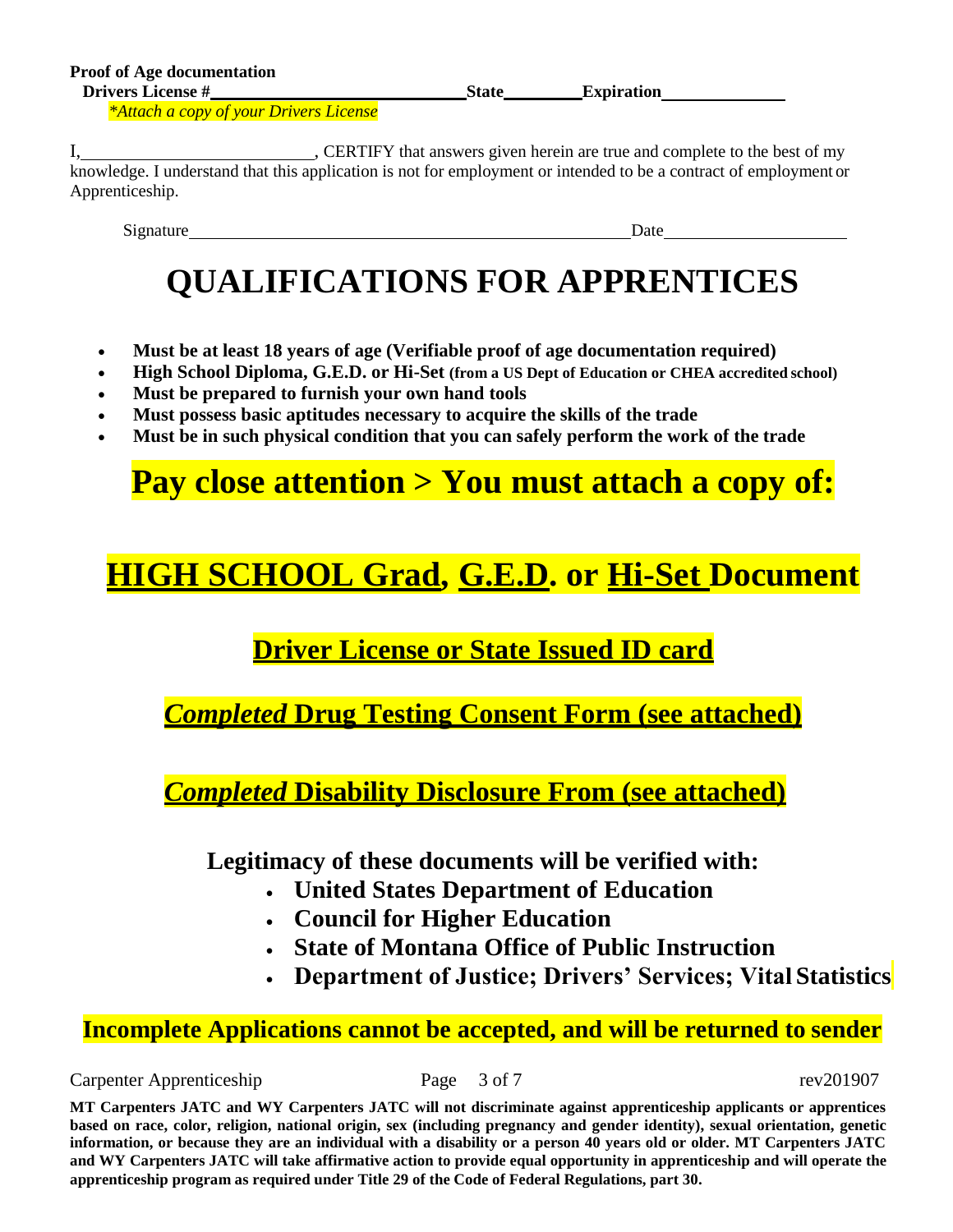## **EQUAL OPPORTUNITY IS THE LAW** SUPPLEMENTAL EEO INFORMATION FORM

#### THIS IS AN EQUAL OPPORTUNITY APPRENTICESHIP PROGRAM

The recruitment, selection, employment and training of apprentices during their apprenticeship, shall be without discrimination because of race, color, religion, national origin or sex. We take affirmative action to provide equal opportunity in the apprenticeship program and operate the apprenticeship program as required under Title 29 of the Code of Federal Regulations, Part 30, and the Montana State Plan for Equal Employment Opportunities in Apprenticeship.

The information you provide below is used by the State Apprenticeship Program for statistical purposes. It is not used as any part of the selection criteria and is not available to anyone for any other purpose.

| I UNDERSTAND THAT THE FOLLOWING INFORMATION IS USED BY THE STATE APPREN<br><b>PROGRAM FOR STATISTICAL PURPOSES ONLY (Please Initial)</b>                                                                                                    |  |  |
|---------------------------------------------------------------------------------------------------------------------------------------------------------------------------------------------------------------------------------------------|--|--|
|                                                                                                                                                                                                                                             |  |  |
|                                                                                                                                                                                                                                             |  |  |
| If yes, are you a: Viet Nam Veteran OR Other Era                                                                                                                                                                                            |  |  |
|                                                                                                                                                                                                                                             |  |  |
|                                                                                                                                                                                                                                             |  |  |
| <b>AMERICAN INDIAN or ALASKAN NATIVE</b> - A person having origins in any of the original peoples of North America who                                                                                                                      |  |  |
| <b>ASIAN or PACIFIC ISLANDER</b> – A person having origins in any of the original peoples of the Far East, Southeast Asia, the Indian<br>subcontinent, or the Pacific Islands (ex. China, India, Japan, Korea, the Philippines, and Samoa). |  |  |
| <b>BLACK</b> (Not of Hispanic Origin) $-A$ person having origins in one of the black racial groups of Africa.                                                                                                                               |  |  |
| <b>SPANISH (Hispanic)</b> - A person having origins in Mexican, Puerto Rican, Cuban, Central or South American or other Spanish<br>Cultures, regardless of race.                                                                            |  |  |
| <b>WHITE</b> (Not of Hispanic Origin) – a person having origins in any of the original peoples of Europe, North Africa, or the                                                                                                              |  |  |
|                                                                                                                                                                                                                                             |  |  |

*Thank You for Your Cooperation*

Carpenter Apprenticeship Page 4 of 7 rev201907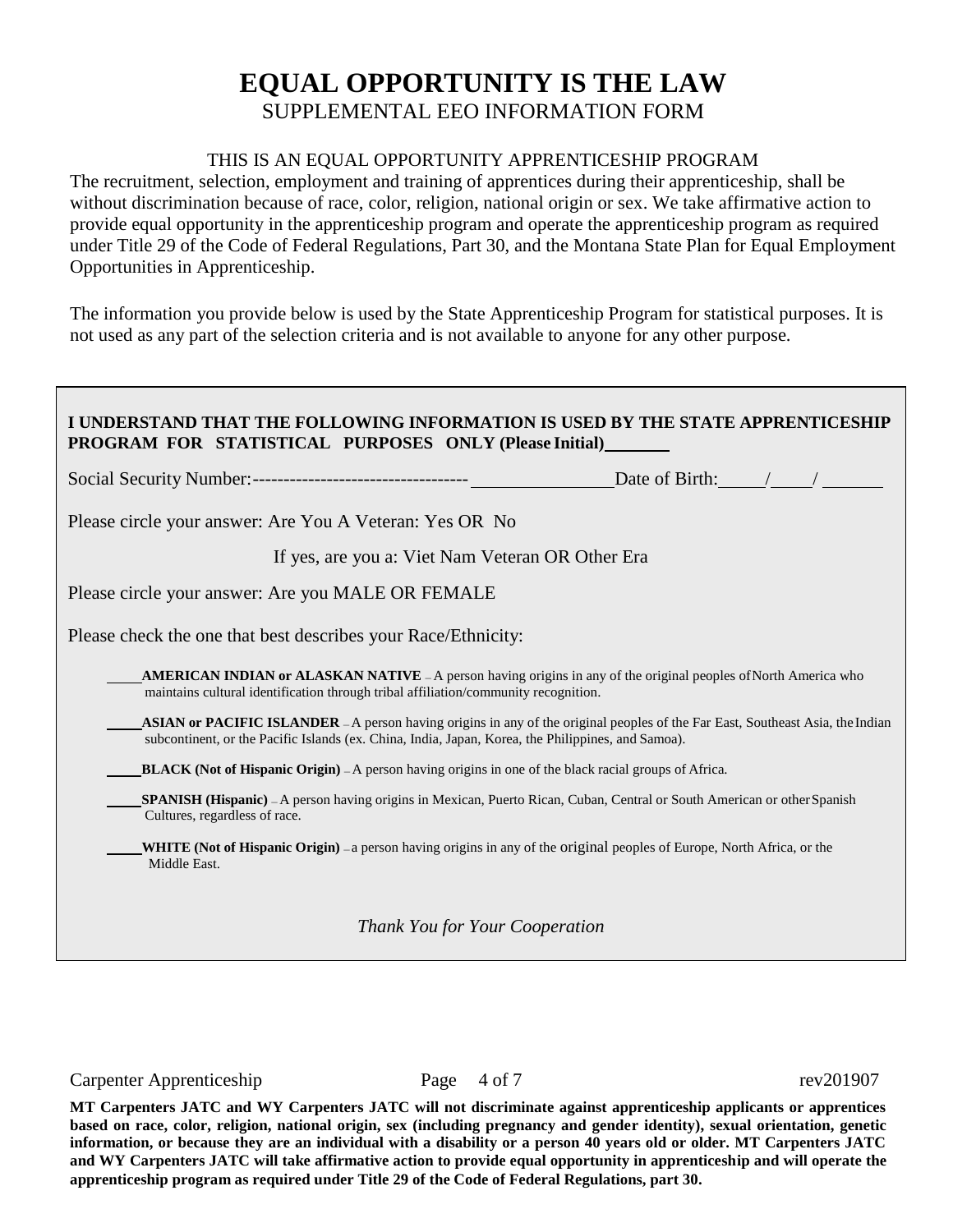## DRUG TESTING POLICY DISCLOSURE and DRUG TESTING CONSENT FORM

#### **Basis for the Policy APPLICANTS**

MT-WY Carpenters Joint Apprenticeship and Training Trust Fund is committed to protecting the safety, health, and well-being of all participants in the training program.

Recognizing that drug and alcohol abuse pose a direct and significant threat to this goal, and to the goal of a productive and efficient working environment in which all trainees have an opportunity to reach their full potential, MT-WY Carpenters Joint Apprenticeship and Training Trust Fund is committed to assuring a drug free environment for all trainees.

#### **Drug and Alcohol Prohibitions**

MT-WY Carpenters Joint Apprenticeship and Training Trust Fund therefore strictly prohibits the illicit use, purchase, possession, sale, conveyance, distribution, or manufacture of illegal drugs, intoxicants, or controlled substances in any amount or in any manner, including having a detectable presence of illegal drugs in the body systems.

MT-WY Carpenters Joint Apprenticeship and Training Trust Fund also prohibits any drug or alcohol use or being under the influence of any drug or alcohol, while participating in any training or program activity, including while employed and/or on a job site. **This is a Zero Tolerance Policy.**

#### **Drug Testing**

- Applicants are required to submit to a Drug Test before starting the pre application training session.
- MT-WY Carpenters Joint Apprenticeship and Training Trust Fund will not discriminate against applicants because of past drug abuse. It is the current use of drugs that will not be tolerated.
- Applicants denied entry to the program because of a positive drug test can initiate another inquiry with the MT-WY Carpenters Joint Apprenticeship and Training Trust Fund after 3 months at their own expense.
- Passing a Drug Test is a condition of acceptance in the program.

Drug testing will be conducted by laboratories approved by the SAMHSA (Substance Abuse and Mental Health Services Administration) National Laboratory Certification Program or CAP/FUDT (College of American Pathologists/Forensic Urine Drug Testing) Certification using both initial and confirmation tests. Both tests must be positive (above government established threshold detection level) before the laboratory can report the result as a confirmed positive test. All laboratory positive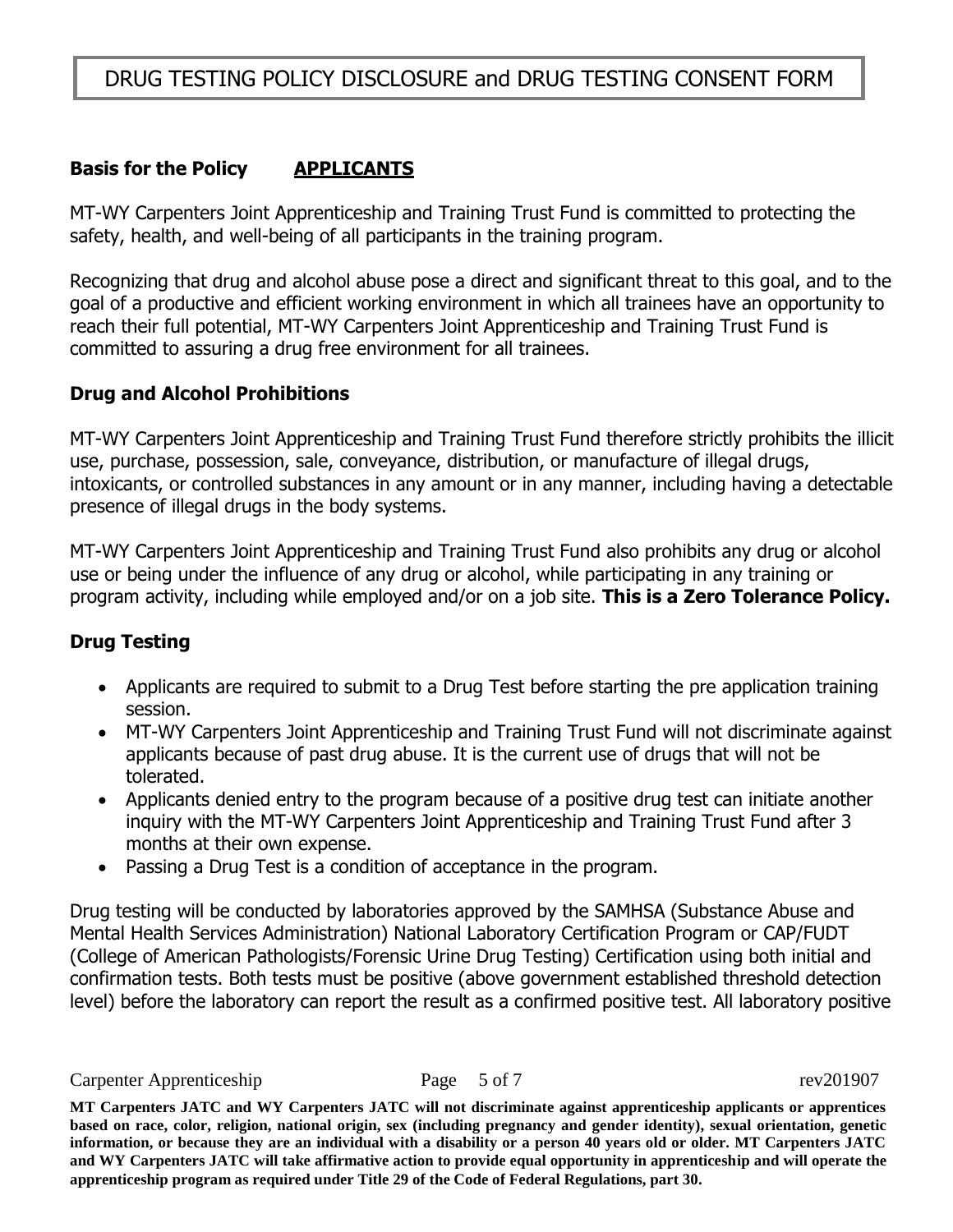Test results must be reviewed by a Medical Review Officer (MRO) prior to the release of any information to MT-WY Carpenters Joint Apprenticeship and Training Trust Fund. Tests will be reported as Pass or Fail. Adulteration or tampering with test will be considered a positive test. Two diluted specimens in a row will be treated as a positive test.

#### **Confidentiality**

All information received by MT-WY Carpenters Joint Apprenticeship and Training Trust Fund drug testing program is confidential communication. Access to this information is limited to those who have a legitimate need to know in compliance with relevant laws.

**You have the right to authorize the MT-WY Carpenters Joint Apprenticeship and Training Trust Fund to share negative (passed) test results with Contributing Employers of the MT-WY Carpenters Joint Apprenticeship and Training Trust Fund in the Consent Form below.**

#### **MT-WY Carpenters Joint Apprenticeship and Training Trust Fund Drug Testing Consent Form MUST COMPLETE AND SUBMIT WITH APPLICATION**

I have read, understand, and am in receipt of a copy of the MT-WY Carpenters Joint Apprenticeship and Training Trust Fund's Drug and Alcohol Abuse Policy.

I understand that all applicants to the apprenticeship program are required to take a drug screening test. I understand that any applicant who refuses to take, alter, tampers with or contaminates any drug test will be dropped from further consideration.

**□**<sup>I</sup> hereby consent for MT-WY Carpenters Joint Apprenticeship and Training Trust Fund or its agents to collect a urine specimen and to conduct urinalysis to determine the presents of drugs or controlled substances.

**YOU MUST CHOOSE ONE OPTION BELOW:**

**□**<sup>I</sup> hereby authorize the release of my negative (passed) results to Contributing Employers of the MT-WY Carpenters Joint Apprenticeship and Training Trust Fund.

**□**<sup>I</sup> do not authorize the release of my test results to any person or entity other than the MT-WY Carpenters Joint Apprenticeship and Training Trust Fund.

Applicants Name (Please Print)

Signature Date of the Date of the Date of the Date of the Date of the Date of the Date of the Date of the Date

Carpenter Apprenticeship Page 6 of 7 rev201907